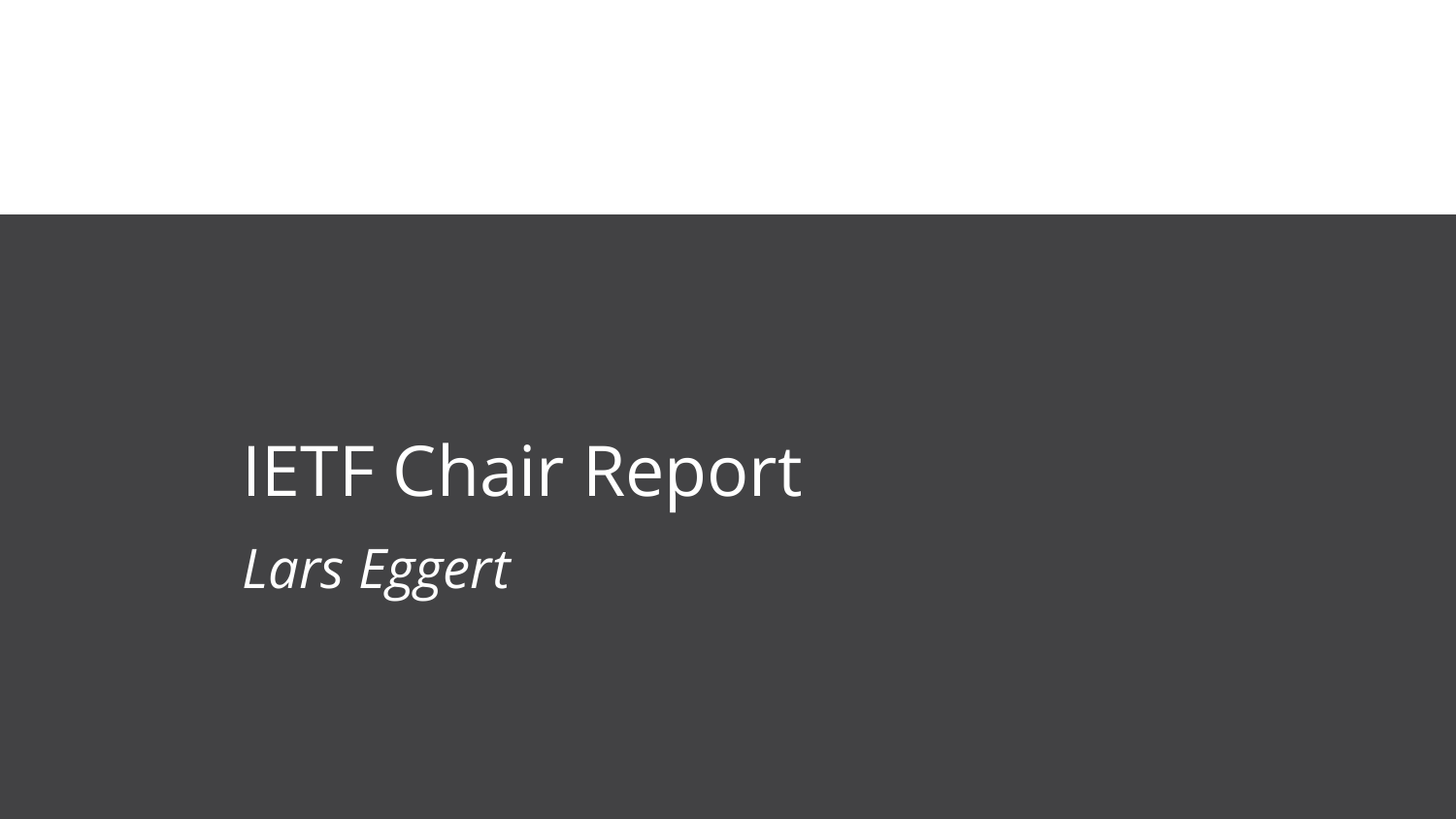# IETF Chair Report

- Participant statistics
- Planning for Future Meetings
- Currently running experiments
- Topics Covered Online
- tools.ietf.org transition
- Education, Mentoring, and Outreach Directorate (emodir) update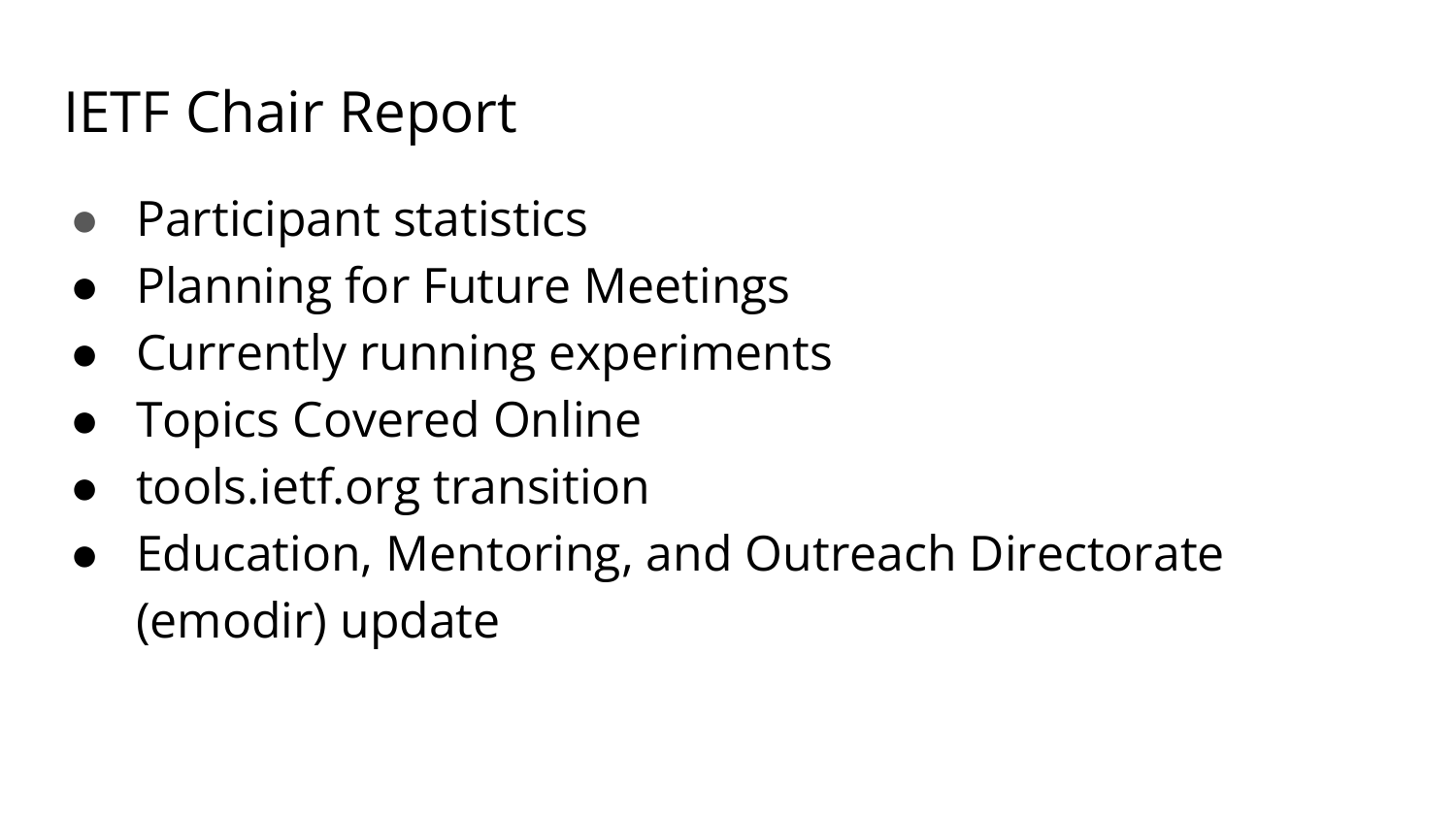## IETF 112 Participant Statistics as of 2 November

- 1037 registrations
- **210** fee waivers
- **200 Hackathon registrations** ○ 17 projects



Detailed attendance stats will be posted after the meeting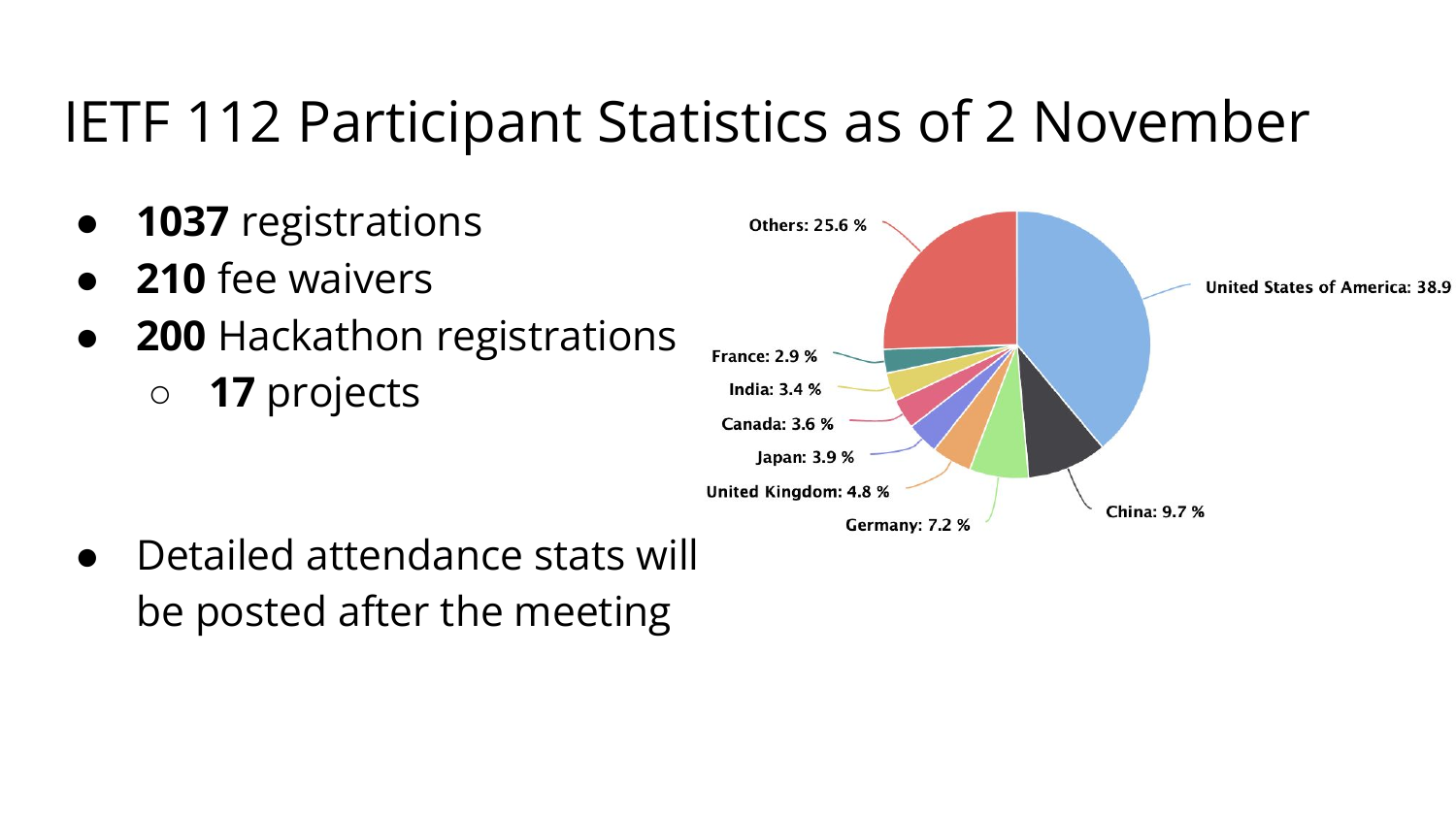# Planning for Future Meetings

#### Tools feedback

Reporting issues

[support@ietf.org](mailto:support@ietf.org) (ticket queue)

Feature requests

[tools-discuss@ietf.org](mailto:tools-discuss@ietf.org) (mailing list)

#### Survey

Please fill out the IETF 112 meeting survey when it opens!

Stay Home Meet Only Online (SHMOO) working group

Rechartering!

Develops guidelines on:

- **Meeting fees**
- Async meetings
- Meeting cadence and length
- Hackathon
- Cancellation considerations  $\checkmark$
- Show-of-hands tool

List: [manycouches@ietf.org](mailto:manycouches@ietf.org)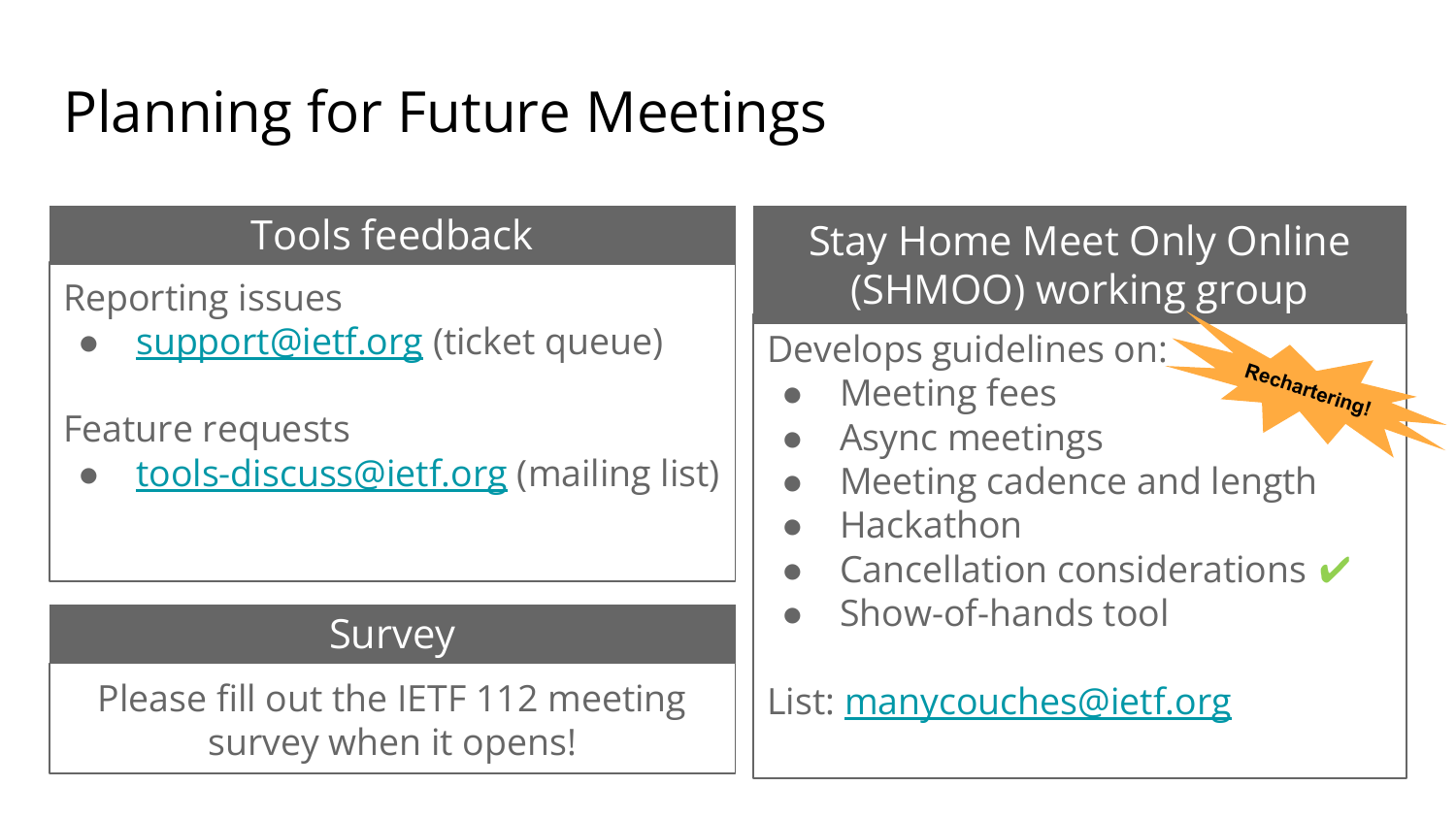### Currently running experiments

- Plenary experiment
- Online welcome reception
- HotRFC
- BOF deadline schedule experiment
- RFC 8989 NomCom eligibility experiment
- 360-degree reviews for ADs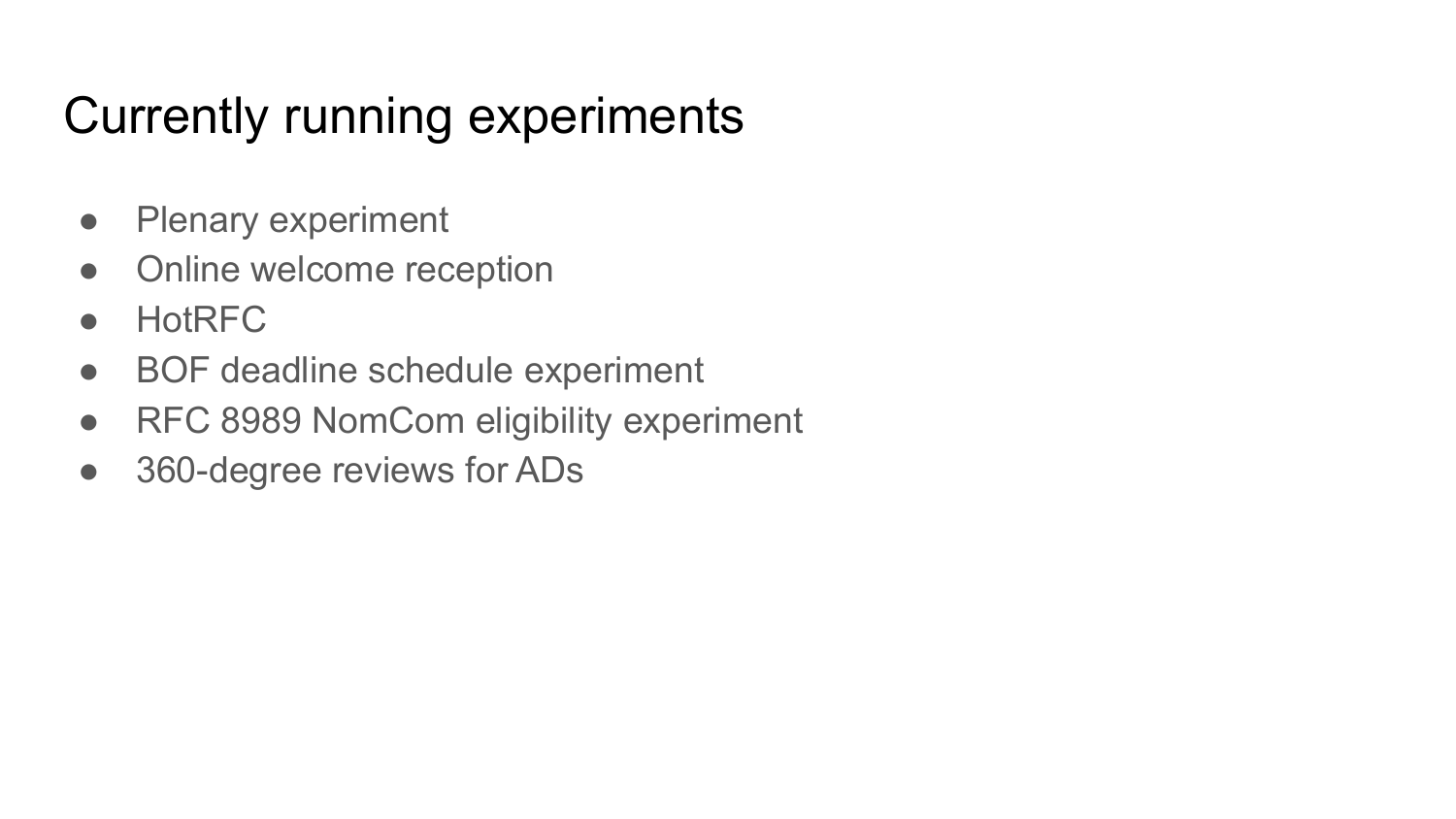### Topics Covered Online

- 0 Appeals
- 1 IFSG Statement
	- o [Report on the RFC 8989 experiment](https://www.ietf.org/about/groups/iesg/statements/report-on-rfc8989-experiment/)
- More, including reports from the IAB, IETF LLC Board, Secretariat, and IANA: <https://datatracker.ietf.org/meeting/materials/>
- IETF Blog:<https://www.ietf.org/blog/>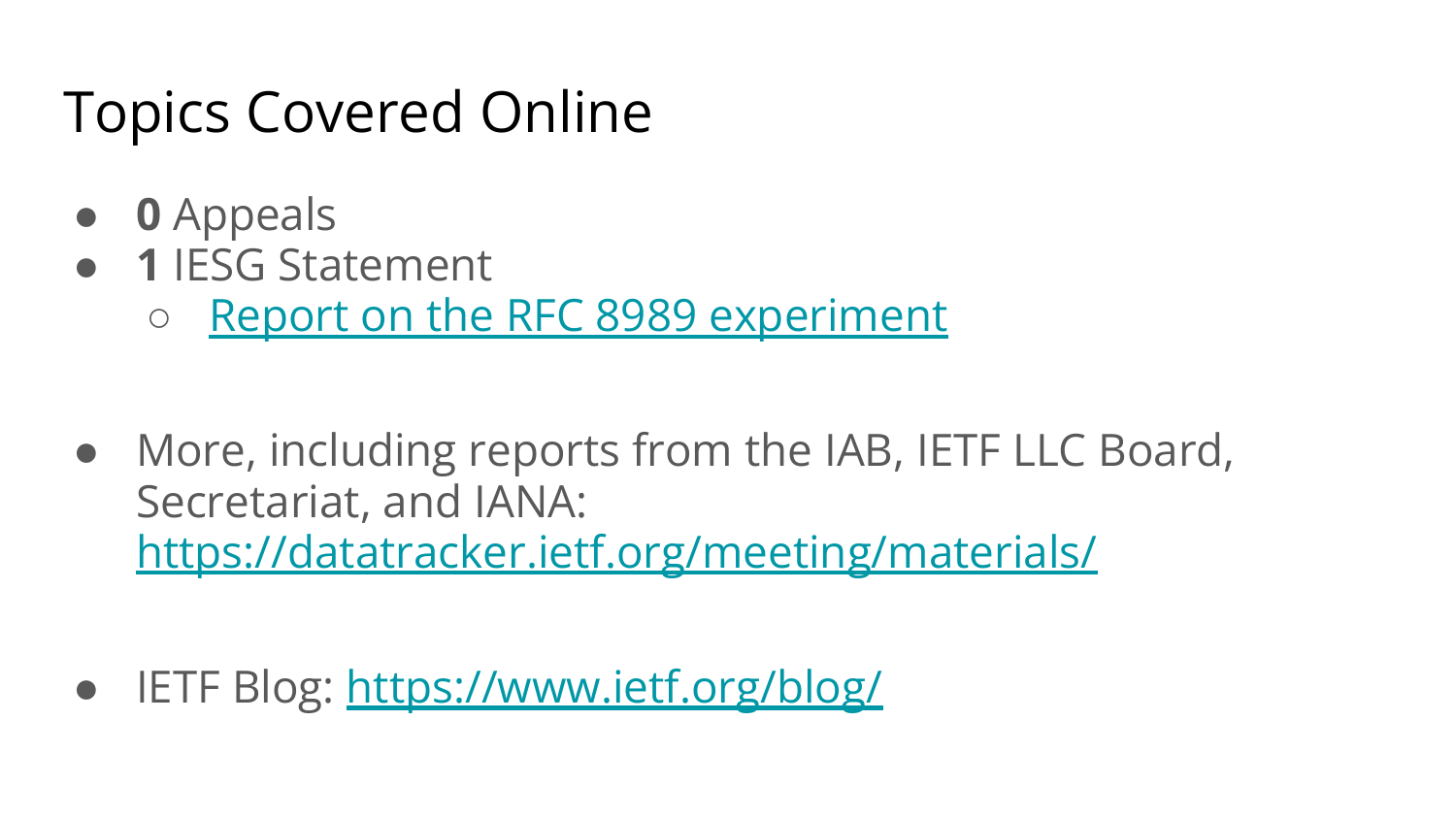### tools.ietf.org transition

As announced last May, the services at tools.ietf.org are being replaced, and tools.ietf.org will be wound down before IETF 113.

In particular, xml2rfc.tools.ietf.org will be replaced with new bibxml and document conversion services.

We are redirecting to the new services as they become available and tracking where they are located at <https://github.com/ietf-tools/tools-transition-plan>